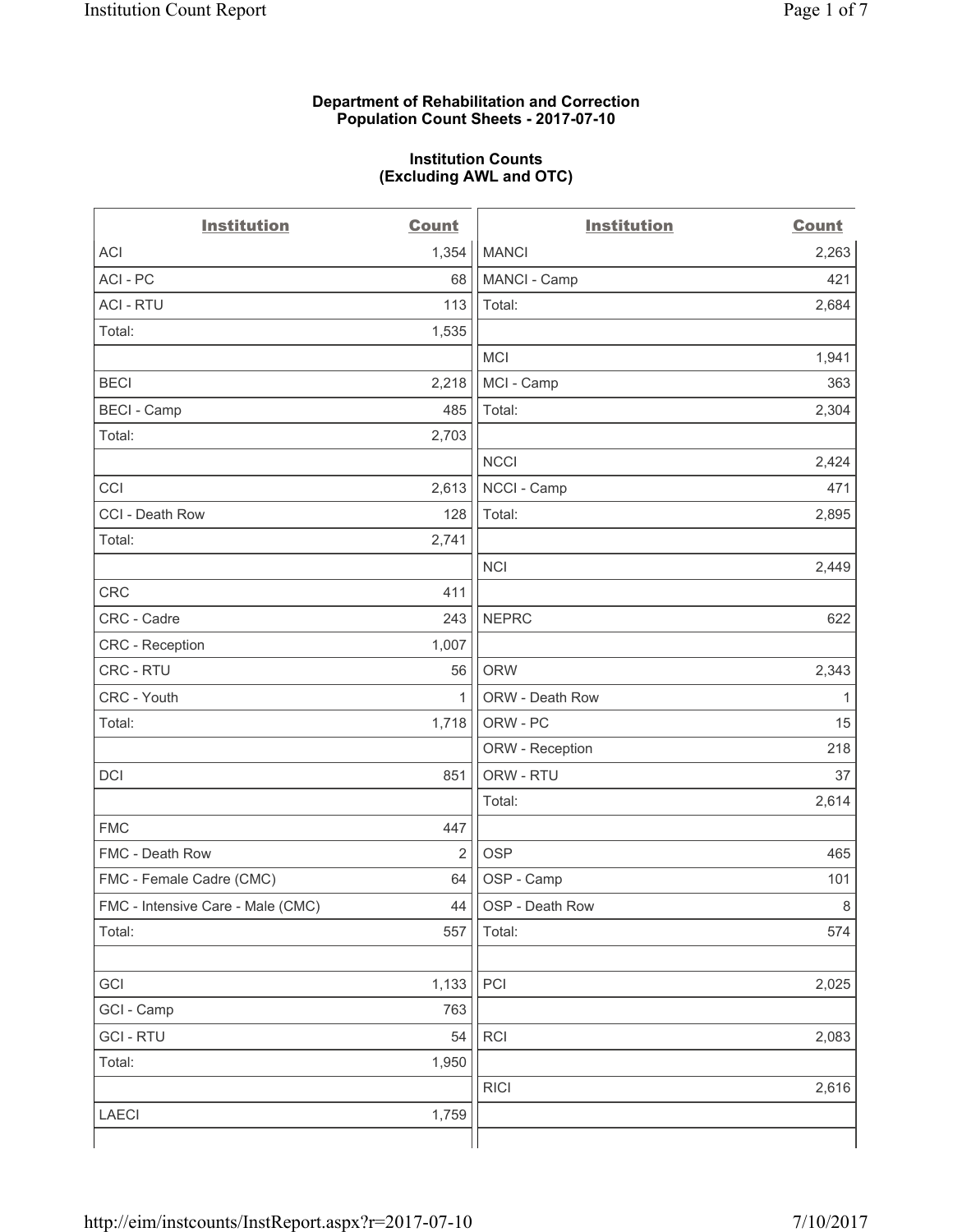|                          |       | SCI              |                          | 2,037  |
|--------------------------|-------|------------------|--------------------------|--------|
| LECI                     | 2,200 |                  |                          |        |
| LECI - Camp              | 189   | SOCF             |                          | 1,265  |
| Total:                   | 2,389 | SOCF - RTU       |                          | 60     |
|                          |       | Total:           |                          | 1,325  |
| LOCI                     | 2,263 |                  |                          |        |
|                          |       | <b>TCI</b>       |                          | 1,068  |
| LORCI                    | 234   | TCI - Camp       |                          | 439    |
| LORCI - Cadre            | 156   | Total:           |                          | 1,507  |
| <b>LORCI - Reception</b> | 1,025 |                  |                          |        |
| Total:                   | 1,415 | <b>TOCI</b>      |                          | 869    |
|                          |       | <b>TOCI - PC</b> |                          | 96     |
| <b>MACI</b>              | 1,108 | Total:           |                          | 965    |
| MACI - Minimum           | 1,289 |                  |                          |        |
| Total:                   | 2,397 | <b>WCI</b>       |                          | 1,141  |
|                          |       | <b>WCI-RTU</b>   |                          | 91     |
|                          |       | Total:           |                          | 1,232  |
|                          |       |                  |                          |        |
|                          |       |                  | <b>Total Population:</b> | 50,210 |

\* The Total Population includes 30 Offenders with Reason Codes 30 & 31. \*\* The Total Population includes 41 Offenders with Reason Code 0A.

## **Male Population by Security Level (Include AWL and Exclude OTC)**

| $\mathbf{v}$<br><b>Security Level</b> | <b>Body</b> | $\mathbf{r}$<br><b>AWL</b> | $(-OTC)$     | <b>Total</b> |
|---------------------------------------|-------------|----------------------------|--------------|--------------|
| Total Level 5                         | 71          | 0                          | 0            | 71           |
| Total Level 4                         | 2,066       | 30                         | 26           | 2,070        |
| Total Level 3                         | 11,544      | 122                        | 97           | 11,569       |
| Total Level 2                         | 16,159      | 206                        | 146          | 16,219       |
| <b>Total Level 1</b>                  | 15,982      | 139                        | 69           | 16,052       |
| <b>Total Death Row</b>                | 139         | $\Omega$                   | <sup>0</sup> | 139          |
| <b>Total Male</b>                     | 45,961      | 497                        | 338          | 46,120       |

### **Female Population by Institution (Include AWL and Exclude OTC)**

| <b>Institution</b>       | <b>Body</b> | <b>AWL</b> | <u>(-OTC)</u> | <b>Total</b> |
|--------------------------|-------------|------------|---------------|--------------|
| <b>DCI</b>               | 851         | 14         | 11            | 854          |
| <b>FMC</b>               | 23          | 0          | 0             | 23           |
| FMC - Female Cadre (CMC) | 64          | 0          |               | 64           |
| <b>NEPRC</b>             | 622         | 14         | 6             | 630          |
| <b>ORW</b>               | 2,342       | 47         | 30            | 2,359        |
|                          |             |            |               |              |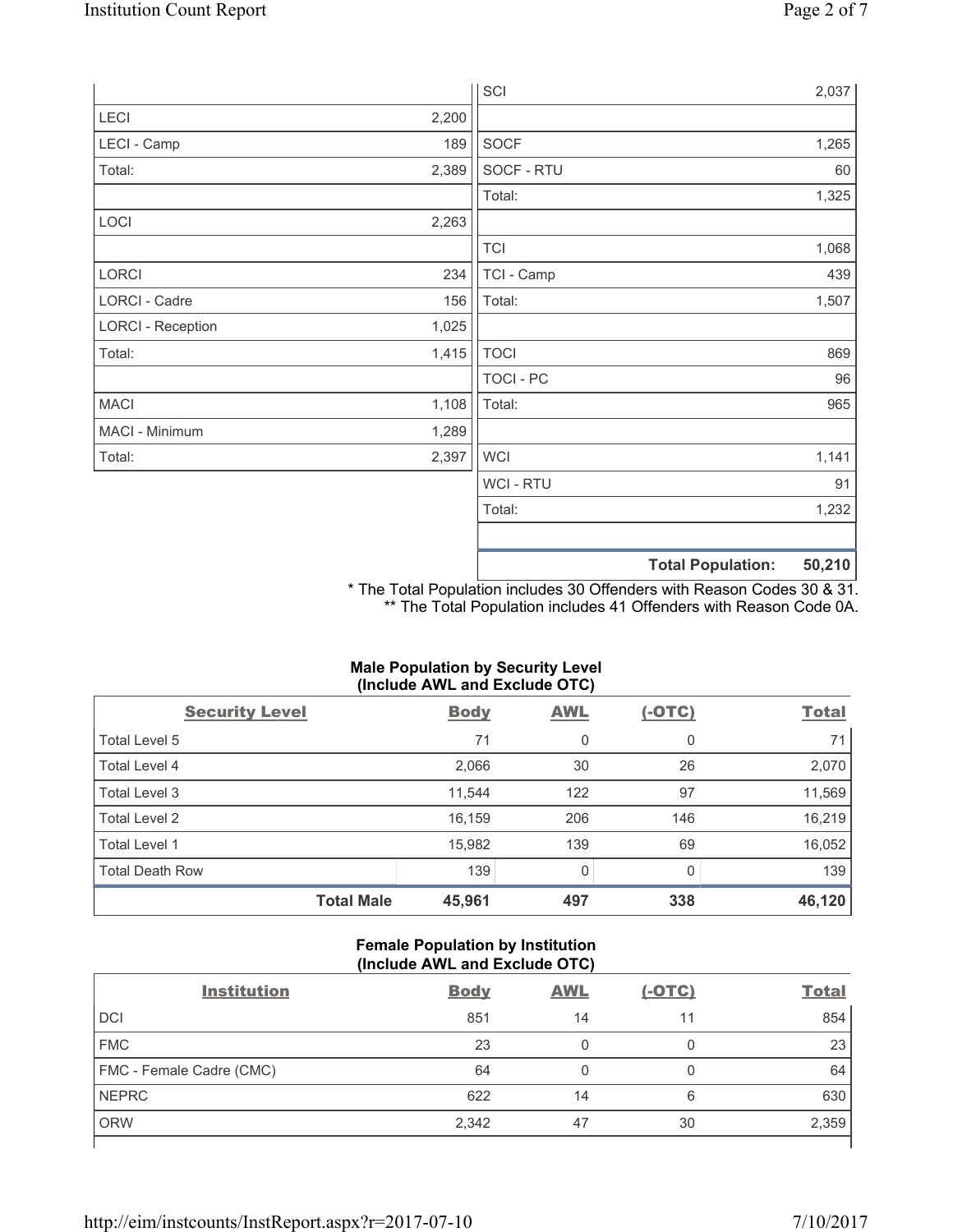| <b>ORW</b> - Death Row   |        | 0   |     |        |
|--------------------------|--------|-----|-----|--------|
| ORW - PC                 | 15     | 0   |     | 15     |
| ORW - Reception          | 218    |     |     | 218    |
| ORW - RTU                | 37     |     |     | 37     |
| <b>Total Female</b>      | 4,173  | 76  | 48  | 4,201  |
|                          |        |     |     |        |
| <b>Total Population:</b> | 50,134 | 573 | 386 | 50,321 |

#### **Male Population by Institution: Security Level 5 (Include AWL and Exclude OTC)**

|             | <b>Institution</b>   | <b>Body</b> | <b>AWL</b> | $(-OTC)$ | <b>Total</b> |
|-------------|----------------------|-------------|------------|----------|--------------|
| <b>LECI</b> |                      | ◠           |            |          |              |
| <b>OSP</b>  |                      | 48          |            |          | 48           |
| SOCF        |                      | 17          |            |          | 17           |
| SOCF - RTU  |                      |             |            |          |              |
| <b>TOCI</b> |                      |             |            |          |              |
|             | <b>Total Level 5</b> | 71          |            |          | 71           |

## **Male Population by Institution: Security Level 4 (Include AWL and Exclude OTC)**

| <b>Institution</b>       | <b>Body</b>    | <b>AWL</b>          | $(-OTC)$         | <b>Total</b>   |
|--------------------------|----------------|---------------------|------------------|----------------|
| ACI                      | 8              | 1                   | 1                | 8              |
| CCI                      | $\mathbf{1}$   | $\mathsf{O}\xspace$ | $\mathbf 0$      | 1              |
| CRC                      | 19             | $\mathsf{O}\xspace$ | $\mathsf 0$      | $19$           |
| CRC - Reception          | $\overline{4}$ | 0                   | $\boldsymbol{0}$ | 4              |
| <b>FMC</b>               | 1              | $\mathsf{O}\xspace$ | $\mathbf 0$      | 1              |
| GCI                      | $\overline{2}$ | $\mathsf{O}\xspace$ | $\mathbf 0$      | $\overline{2}$ |
| LECI                     | $10$           | 0                   | $\mathbf 0$      | 10             |
| LOCI                     | $\overline{4}$ | $\mathsf{O}\xspace$ | $\boldsymbol{0}$ | $\overline{4}$ |
| LORCI                    | 12             | $\mathsf 3$         | 3                | 12             |
| <b>LORCI - Reception</b> | $\overline{4}$ | $\mathsf{O}\xspace$ | $\mathsf 0$      | $\overline{4}$ |
| <b>MACI</b>              | 26             | $\sqrt{2}$          | 1                | 27             |
| <b>MANCI</b>             | 27             | $\mathbf{1}$        | 1                | 27             |
| MCI                      | $\overline{2}$ | $\mathsf{O}\xspace$ | $\mathbf 0$      | $\overline{2}$ |
| <b>NCCI</b>              | $\overline{2}$ | $\mathsf{O}\xspace$ | $\mathbf 0$      | $\overline{2}$ |
| <b>OSP</b>               | 406            | $\mathsf 3$         | $\,$ 3 $\,$      | 406            |
| PCI                      | $\mathbf{1}$   | $\mathsf{O}\xspace$ | $\mathbf 0$      | 1              |
| <b>RCI</b>               | 14             | $\mathsf{O}\xspace$ | $\mathbf 0$      | 14             |
| <b>RICI</b>              | 5              | $\mathsf{O}\xspace$ | $\mathbf 0$      | 5              |
| SOCF                     | 1,243          | 16                  | 14               | 1,245          |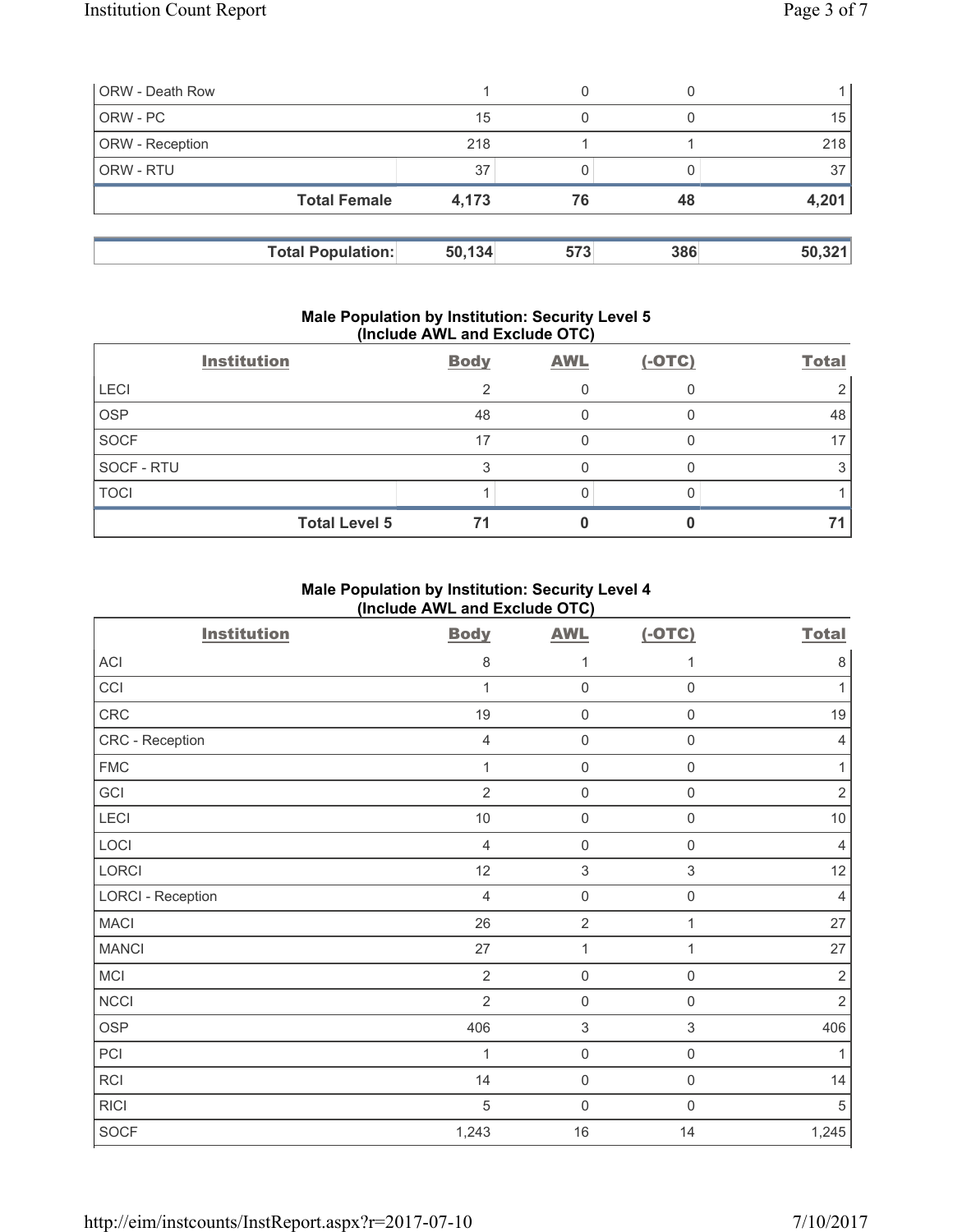| SOCF - RTU           | 55    |    |    | 55    |
|----------------------|-------|----|----|-------|
| <b>TCI</b>           |       |    |    |       |
| <b>TOCI</b>          | 183   |    |    | 184   |
| <b>TOCI - PC</b>     | 18    |    |    | 18    |
| <b>WCI</b>           | 10    |    |    | 10    |
| <b>WCI-RTU</b>       |       |    |    |       |
| <b>Total Level 4</b> | 2,066 | 30 | 26 | 2,070 |

#### **Male Population by Institution: Security Level 3 (Include AWL and Exclude OTC)**

| <b>Institution</b>                | <b>Body</b>      | <b>AWL</b>          | $(-OTC)$            | <b>Total</b>              |
|-----------------------------------|------------------|---------------------|---------------------|---------------------------|
| ACI                               | 16               | 0                   | $\mathsf{0}$        | 16                        |
| ACI - PC                          | $\mathbf{1}$     | $\mathsf 0$         | $\mathsf 0$         | $\mathbf{1}$              |
| <b>BECI</b>                       | $\overline{4}$   | $\mathsf{O}\xspace$ | $\mathsf{O}\xspace$ | 4                         |
| CRC                               | 78               | $\sqrt{3}$          | $\mathfrak{S}$      | 78                        |
| CRC - Cadre                       | 135              | $\mathsf{O}\xspace$ | $\mathsf{O}\xspace$ | 135                       |
| CRC - Reception                   | 510              | 12                  | $\mathsf 9$         | 513                       |
| CRC - RTU                         | 53               | 0                   | $\mathbf 0$         | 53                        |
| <b>FMC</b>                        | $\,6$            | $\mathsf{O}\xspace$ | $\mathsf{O}\xspace$ | 6                         |
| FMC - Intensive Care - Male (CMC) | $\overline{4}$   | $\mathsf{O}\xspace$ | $\mathsf 0$         | $\overline{4}$            |
| LECI                              | 2,156            | 11                  | 11                  | 2,156                     |
| LOCI                              | $\overline{4}$   | $\mathsf{O}\xspace$ | $\mathsf 0$         | $\overline{4}$            |
| <b>LORCI</b>                      | 26               | 21                  | 19                  | 28                        |
| LORCI - Cadre                     | 94               | $\mathsf{O}\xspace$ | $\mathsf{O}\xspace$ | 94                        |
| <b>LORCI - Reception</b>          | 427              | $\overline{2}$      | $\mathbf{1}$        | 428                       |
| <b>MACI</b>                       | 1,018            | 5                   | 3                   | 1,020                     |
| <b>MANCI</b>                      | 2,209            | 23                  | 21                  | 2,211                     |
| <b>MCI</b>                        | 1                | $\mathsf{O}\xspace$ | $\mathsf{O}\xspace$ | 1                         |
| <b>NCCI</b>                       | $\overline{5}$   | 1                   | $\mathbf{1}$        | $\overline{5}$            |
| <b>NCI</b>                        | $\,8\,$          | $\mathsf{O}\xspace$ | $\mathsf{O}\xspace$ | $\,8\,$                   |
| <b>OSP</b>                        | $\boldsymbol{9}$ | $\mathsf{O}\xspace$ | $\mathsf{O}\xspace$ | $9$                       |
| PCI                               | 32               | $\mathsf{O}\xspace$ | $\mathsf{O}\xspace$ | 32                        |
| <b>RCI</b>                        | 1,901            | 22                  | 15                  | 1,908                     |
| <b>RICI</b>                       | $\overline{7}$   | $\mathsf{O}\xspace$ | $\mathsf 0$         | $\overline{7}$            |
| <b>SOCF</b>                       | $\mathbf{3}$     | $\mathsf{O}\xspace$ | $\mathsf{O}\xspace$ | $\ensuremath{\mathsf{3}}$ |
| SOCF - RTU                        | $\overline{2}$   | $\mathsf{O}\xspace$ | $\mathbf 0$         | $\overline{2}$            |
| <b>TCI</b>                        | 1,016            | 11                  | $\,8\,$             | 1,019                     |
| TCI - Camp                        | $\mathbf{1}$     | $\mathsf{O}\xspace$ | $\mathsf 0$         | $\mathbf{1}$              |
| <b>TOCI</b>                       | 534              | $\,$ 6 $\,$         | $\overline{2}$      | 538                       |
| <b>TOCI - PC</b>                  | 78               | $\mathsf{O}\xspace$ | $\mathsf{O}\xspace$ | 78                        |

٦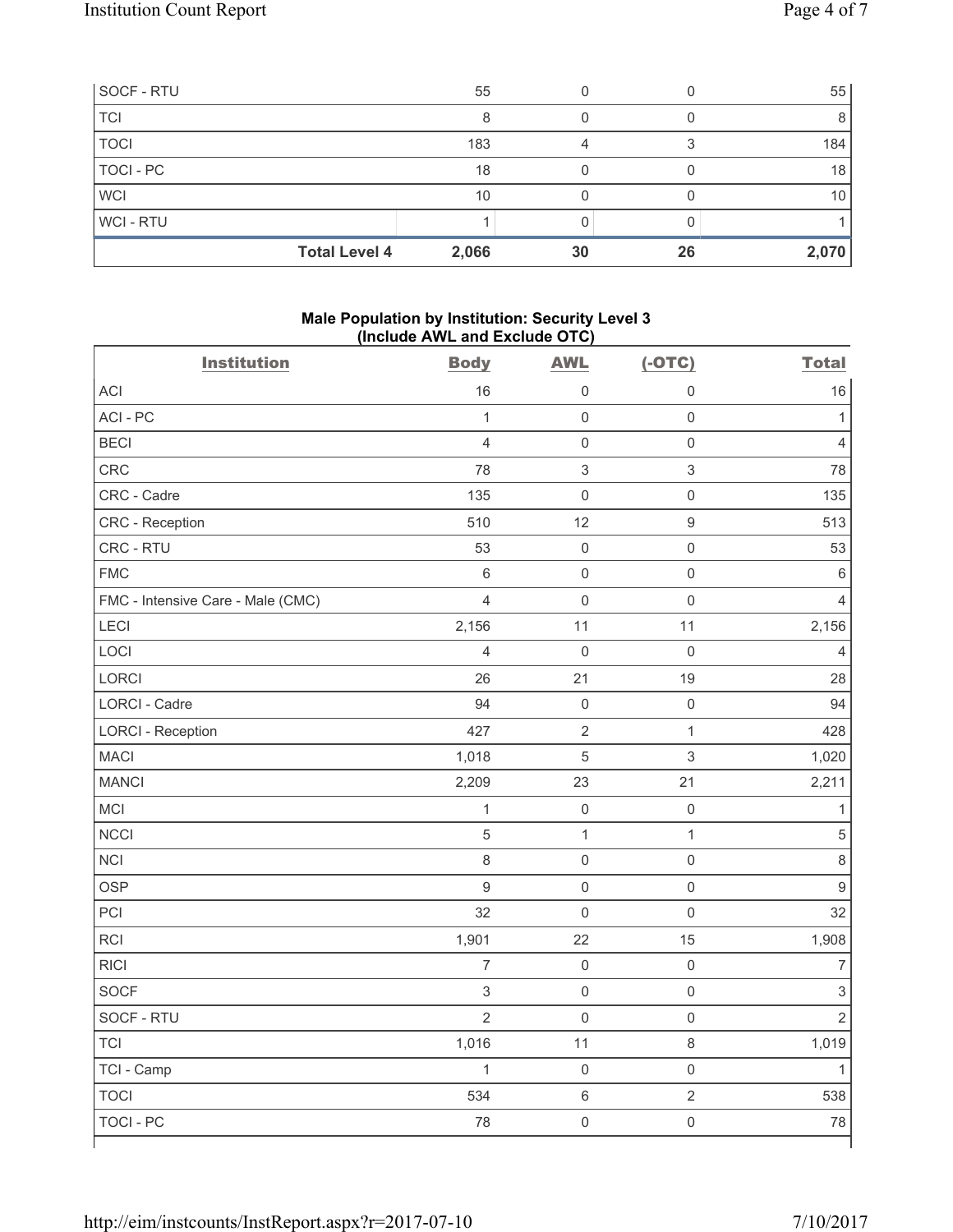| <b>WCI</b>           | 1.117  |     |    | .118   |
|----------------------|--------|-----|----|--------|
| <b>WCI-RTU</b>       | 89     |     |    | 89     |
| <b>Total Level 3</b> | 11,544 | 122 | 97 | 11,569 |

# **Male Population by Institution: Security Level 2 (Include AWL and Exclude OTC)**

| <b>Institution</b>                | <b>Body</b>    | <b>AWL</b>                | $(-OTC)$            | <b>Total</b>   |
|-----------------------------------|----------------|---------------------------|---------------------|----------------|
| <b>ACI</b>                        | 667            | $\,6\,$                   | $\overline{2}$      | 671            |
| ACI-PC                            | 64             | $\mathsf 0$               | $\mathsf{O}\xspace$ | 64             |
| <b>ACI - RTU</b>                  | 78             | $\mathbf 0$               | $\mathsf{O}\xspace$ | 78             |
| <b>BECI</b>                       | 1,429          | 16                        | $\overline{7}$      | 1,438          |
| CCI                               | 1,898          | 13                        | 12                  | 1,899          |
| <b>CRC</b>                        | 160            | $\ensuremath{\mathsf{3}}$ | $\sqrt{2}$          | 161            |
| CRC - Cadre                       | 108            | $\mathsf{O}\xspace$       | $\mathsf{O}\xspace$ | 108            |
| CRC - Reception                   | 304            | $\boldsymbol{9}$          | $\,8\,$             | 305            |
| CRC - RTU                         | $\mathbf 1$    | $\mathsf{O}\xspace$       | $\mathsf 0$         | 1              |
| CRC - Youth                       | $\mathbf{1}$   | $\mathsf 0$               | $\mathsf 0$         | $\mathbf{1}$   |
| <b>FMC</b>                        | 9              | $\sqrt{2}$                | $\mathsf 0$         | 11             |
| FMC - Intensive Care - Male (CMC) | 15             | $\mathsf{O}\xspace$       | $\mathsf 0$         | 15             |
| GCI                               | 561            | $\overline{4}$            | $\sqrt{2}$          | 563            |
| <b>GCI-RTU</b>                    | 39             | $\mathbf 0$               | $\mathsf 0$         | 39             |
| <b>LAECI</b>                      | 1,071          | 18                        | 16                  | 1,073          |
| <b>LECI</b>                       | 18             | $\mathsf{O}\xspace$       | $\mathsf 0$         | 18             |
| LOCI                              | 1,220          | $\overline{7}$            | $\,6\,$             | 1,221          |
| LORCI                             | 130            | 27                        | 25                  | 132            |
| <b>LORCI - Cadre</b>              | 49             | $\mathsf{O}\xspace$       | $\mathsf 0$         | 49             |
| <b>LORCI - Reception</b>          | 334            | $\mathbf{1}$              | $\mathbf{1}$        | 334            |
| <b>MACI</b>                       | 64             | $\mathsf 0$               | $\mathsf 0$         | 64             |
| <b>MANCI</b>                      | 5              | $\mathsf{O}\xspace$       | $\mathsf 0$         | 5              |
| <b>MCI</b>                        | 1,476          | 17                        | $\,8\,$             | 1,485          |
| MCI - Camp                        | $\mathbf{1}$   | $\mathbf 0$               | $\mathbf 0$         | 1              |
| <b>NCCI</b>                       | 1,418          | 22                        | 19                  | 1,421          |
| NCI                               | 1,678          | $19$                      | $16$                | 1,681          |
| PCI                               | 697            | 15                        | $\,$ 5 $\,$         | 707            |
| RCI                               | 168            | $\mathsf{O}\xspace$       | $\mathsf 0$         | 168            |
| <b>RICI</b>                       | 1,534          | 15                        | $\boldsymbol{9}$    | 1,540          |
| SCI                               | 935            | 12                        | $\,8\,$             | 939            |
| <b>SOCF</b>                       | $\mathbf{1}$   | $\mathsf{O}\xspace$       | $\mathsf 0$         | 1              |
| <b>TCI</b>                        | $\overline{2}$ | $\mathsf{O}\xspace$       | $\mathsf{O}\xspace$ | $\overline{2}$ |
| <b>TOCI</b>                       | $10$           | $\mathsf{O}\xspace$       | $\mathsf 0$         | $10$           |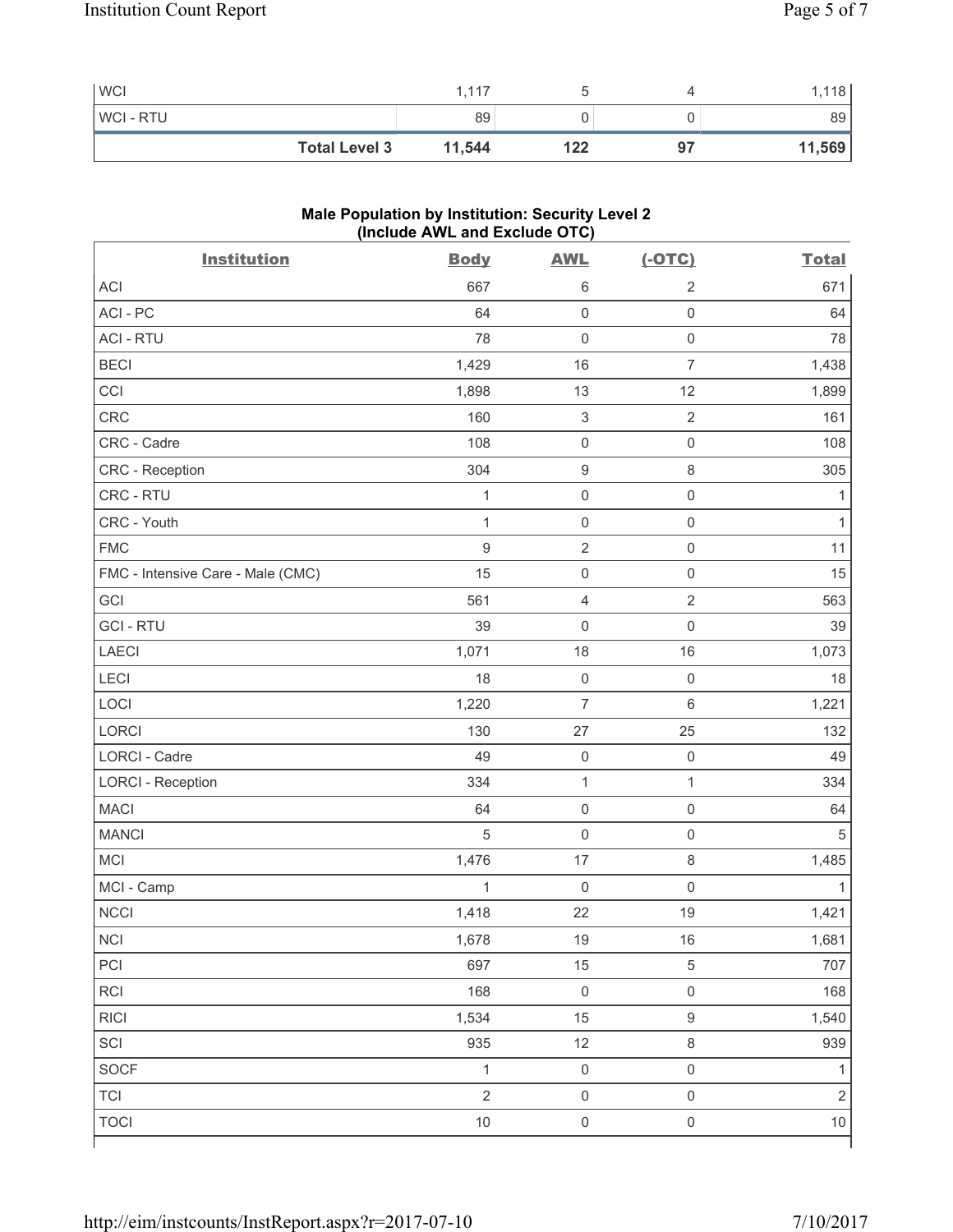| <b>WCI</b>           | 13     |     |     | . ت    |
|----------------------|--------|-----|-----|--------|
| WCI - RTU            |        |     |     |        |
| <b>Total Level 2</b> | 16,159 | 206 | 146 | 16,219 |

# **Male Population by Institution: Security Level 1 (Include AWL and Exclude OTC)**

| <b>Institution</b>                | <b>Body</b>    | <b>AWL</b>                | $(-OTC)$                  | <b>Total</b>   |
|-----------------------------------|----------------|---------------------------|---------------------------|----------------|
| <b>ACI</b>                        | 663            | $\sqrt{3}$                | 1                         | 665            |
| ACI-PC                            | 3              | $\mathbf 0$               | $\mathsf{O}\xspace$       | $\,$ 3 $\,$    |
| <b>ACI - RTU</b>                  | 35             | $\mathbf 0$               | $\mathsf{O}\xspace$       | 35             |
| <b>BECI</b>                       | 785            | 14                        | $6\,$                     | 793            |
| <b>BECI - Camp</b>                | 485            | $\mathsf{O}\xspace$       | $\mathbf 0$               | 485            |
| CCI                               | 713            | $\sqrt{3}$                | $\mathbf{1}$              | 715            |
| CRC                               | 89             | $\overline{4}$            | $\ensuremath{\mathsf{3}}$ | 90             |
| CRC - Reception                   | 185            | $\overline{4}$            | $\overline{4}$            | 185            |
| CRC - RTU                         | $\overline{2}$ | $\mathbf 0$               | $\mathsf{O}\xspace$       | $\overline{2}$ |
| <b>FMC</b>                        | 407            | $\sqrt{3}$                | $\overline{2}$            | 408            |
| FMC - Intensive Care - Male (CMC) | 25             | $\mathsf{O}\xspace$       | $\mathsf 0$               | 25             |
| GCI                               | 570            | 12                        | $\,6\,$                   | 576            |
| GCI - Camp                        | 763            | $\mathbf{1}$              | $\mathbf 0$               | 764            |
| <b>GCI-RTU</b>                    | 15             | $\mathbf 0$               | $\mathsf{O}\xspace$       | 15             |
| <b>LAECI</b>                      | 688            | $\sqrt{5}$                | $\ensuremath{\mathsf{3}}$ | 690            |
| LECI                              | 14             | $\mathbf{1}$              | $\mathbf{1}$              | 14             |
| LECI - Camp                       | 189            | $\mathsf 0$               | $\mathsf{O}\xspace$       | 189            |
| LOCI                              | 1,035          | $\ensuremath{\mathsf{3}}$ | $\mathbf{1}$              | 1,037          |
| <b>LORCI</b>                      | 66             | 11                        | $\overline{7}$            | 70             |
| LORCI - Cadre                     | 13             | $\mathsf{O}\xspace$       | $\mathsf 0$               | 13             |
| <b>LORCI - Reception</b>          | 260            | $\sqrt{3}$                | $\overline{2}$            | 261            |
| MACI - Minimum                    | 1,289          | $\ensuremath{\mathsf{3}}$ | $\mathsf{O}\xspace$       | 1,292          |
| <b>MANCI</b>                      | 22             | $\overline{4}$            | $\overline{2}$            | 24             |
| MANCI - Camp                      | 421            | $\mathbf 0$               | $\mathsf{O}\xspace$       | 421            |
| MCI                               | 462            | $\sqrt{5}$                | $\mathbf 1$               | 466            |
| MCI - Camp                        | 362            | $\sqrt{2}$                | $\mathbf{1}$              | 363            |
| <b>NCCI</b>                       | 999            | $\boldsymbol{9}$          | $\overline{4}$            | 1,004          |
| NCCI - Camp                       | 471            | $\mathbf 1$               | $\mathbf{1}$              | 471            |
| <b>NCI</b>                        | 761            | $\,$ 5 $\,$               | $\overline{4}$            | 762            |
| <b>OSP</b>                        | $\overline{2}$ | $\overline{2}$            | $\overline{2}$            | $\overline{2}$ |
| OSP - Camp                        | 101            | $\mathsf{O}\xspace$       | $\mathsf 0$               | 101            |
| PCI                               | 1,295          | 13                        | $\mathsf 3$               | 1,305          |
| <b>RICI</b>                       | 1,070          | $\,8\,$                   | $\overline{4}$            | 1,074          |